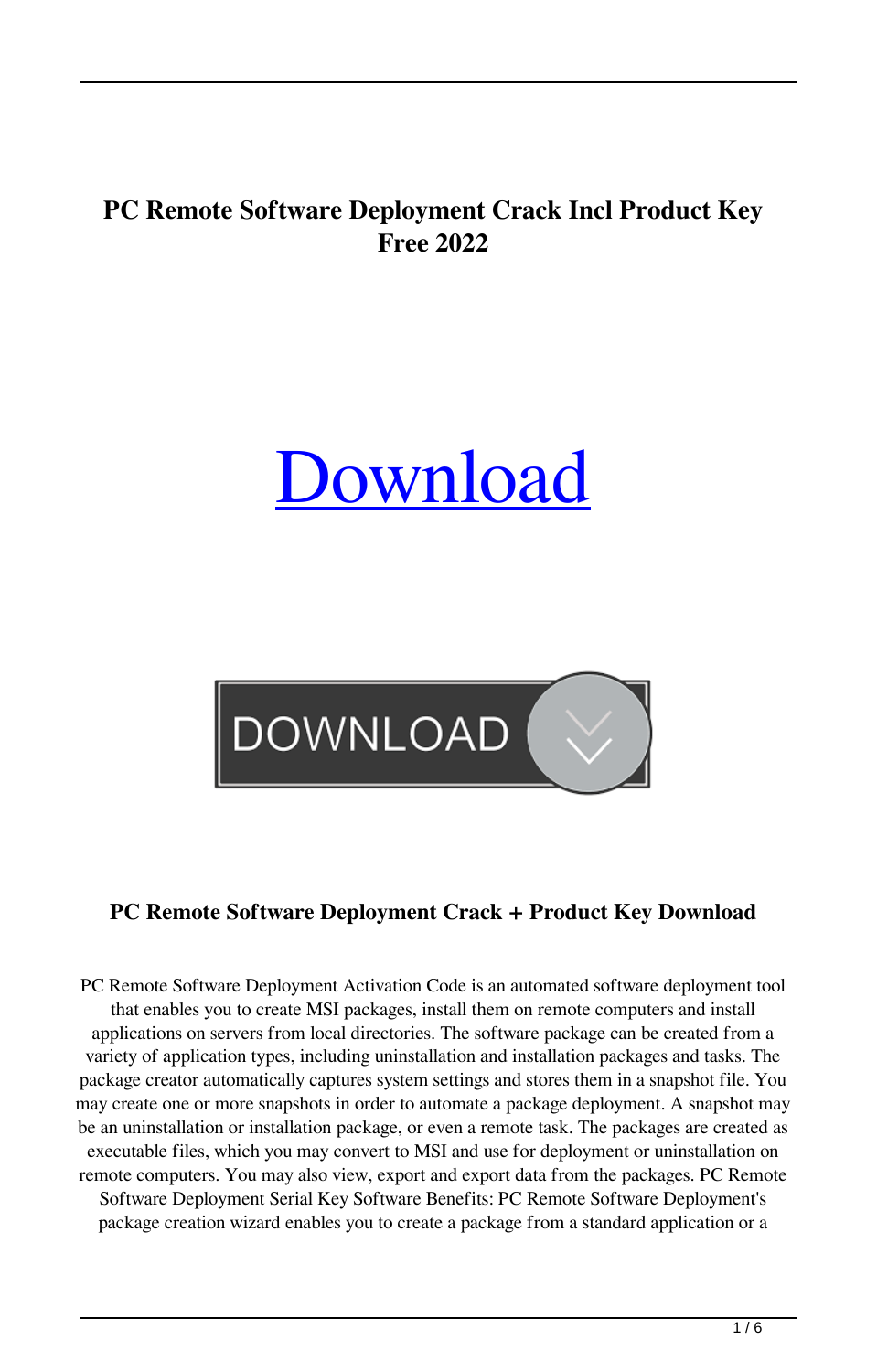project of your choice. The software package creation wizard can be customized to meet your needs and specifications. The software allows you to create custom packages for a variety of applications. These packages can be converted to MSI and deployed on remote computers. The software also allows you to create custom packages for a variety of applications and allows you to convert packages to MSI and deploy them on remote computers. Actions such as package deployment or uninstalling can be automated from the dedicated menu. You simply need to select the package you wish to deploy or uninstall from the active list, then select the action you wish to perform. Package deployment and uninstalling may be performed on a collection of remote computers. You may also monitor the progress of each deployment and create a log of all actions. The software can monitor the network and create a log of all the actions. The software is portable, thus allowing you to easily deploy or uninstall it on computers running on different versions of Windows. The software package contains all the settings you may need for a given application, including a database connection. This helps you to maintain a clean installation and improve package compatibility. Package deployment and uninstalling may be performed on a collection of remote computers. You may also monitor the progress of each deployment and create a log of all actions. The software can monitor the network and create a log of all the actions. The software can create packages with unique URLs for each target computer. This allows you to deploy the package from a single server without having to upload each package separately. PC Remote Software Deployment Package Examples: If you wish to create an MSI package from an uninstallation file, the package creation

#### **PC Remote Software Deployment Crack + (2022)**

KEYMACRO is a Windows utility used to quickly change the keybindings in the Windows Keyboard without editing the default keyboard shortcuts registry key. KEYMACRO Features: - General macros in the form of Text data - KBem Macro, Command-Line Interface, even into Excel. - Advanced users can easily edit the Keyboard settings (PC, Consoles) - Highly Customizable User Interface, full and easy-to-use for beginners and experts. - Auto-Run Wizard help to configure your keyboard shortcuts as fast as possible. - Auto-Insert Combo-Keys, Auto-Jump between combinations, Auto-Switch to a different key or mode. - Fully compatible with the latest Windows versions from 7 to 10. - Even write macros to simulate the behavior of the keyboard combinations. - Quickly changing the keyboard layouts, with Macros (KBem & Cmd-Line). - Ability to apply shortcuts on multiple computers. - Open the keyboardshortcut-switcher directly from the Start Menu, for fast use. -... and so much more! THE PREMIUM PROJECT FOR EVERYONE! Free FTP Accounts Add NEW Features, Instant Updates, Ad-free And Lighning Fast - 30 Day Full Project Download Premium Access - Updates are also included in the package for FREE (Updated every day) - We are the MOST SECURE FTP service - Free Unregistered Free FTP accounts with PRO features and FULL access to project source files!!! DESCRIPTION: Virutech's IP Phone System is a high-quality telephone system that is easy to install, use and maintain, and reliable. It is suitable for home, small office, and small business. With features such as digital echo cancellation and dual line monitoring, it will provide excellent sound quality and full functionality for your business communication needs. SYSTEM REQUIREMENTS: The Virutech IP Phone System may require Windows 2000 or higher to operate. DETAILS: High Quality: We have carefully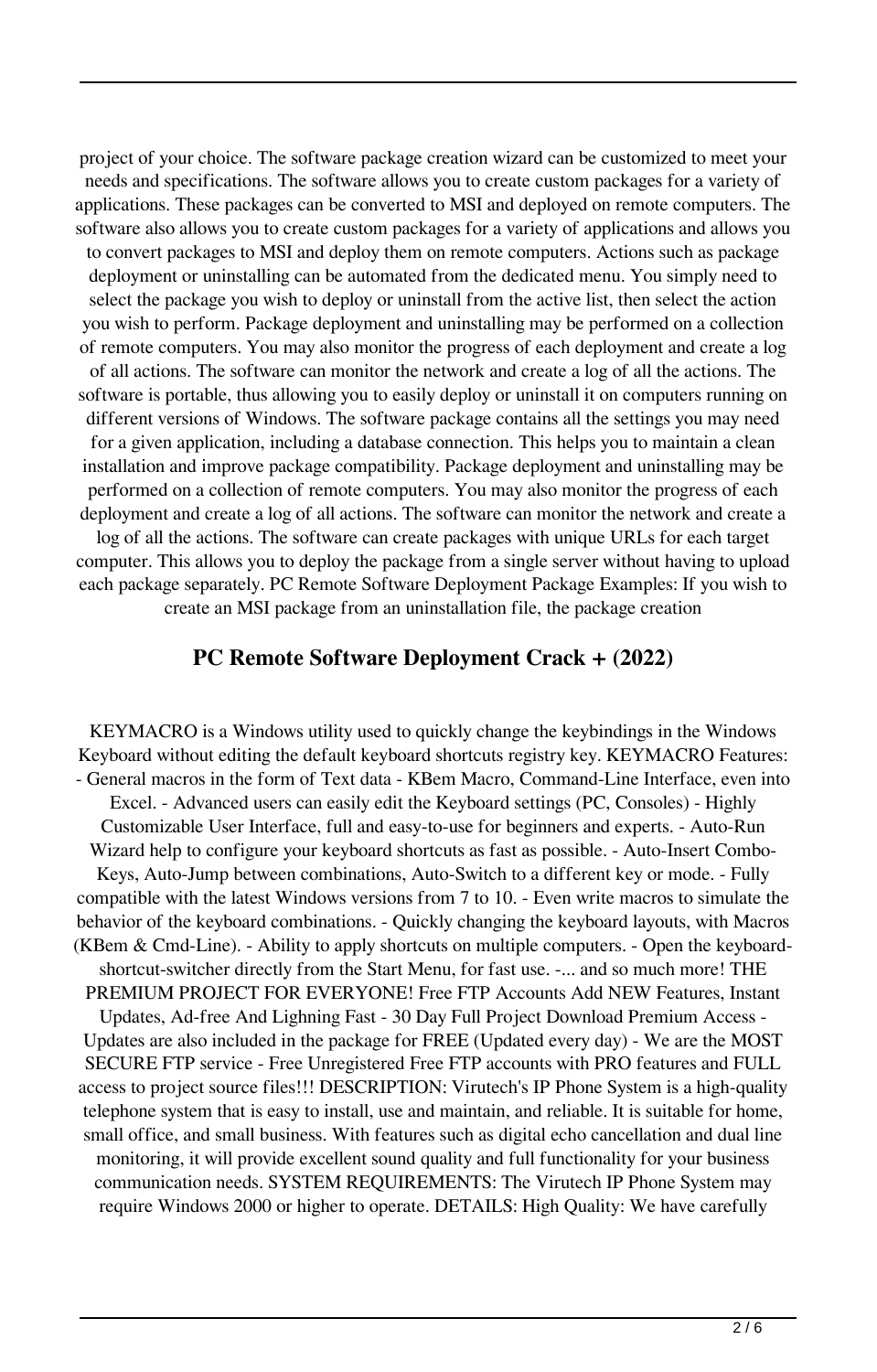selected the best components for the Virutech IP Phone System. It is an excellent, high quality product at an affordable price. In addition, every Virutech IP Phone System comes with a 3-year warranty from the manufacturer. Professional and Reliable Service: All Virutech products are shipped with an installation CD, tech support, and comprehensive user manual. We are committed to providing the highest quality technical support to our customers 81e310abbf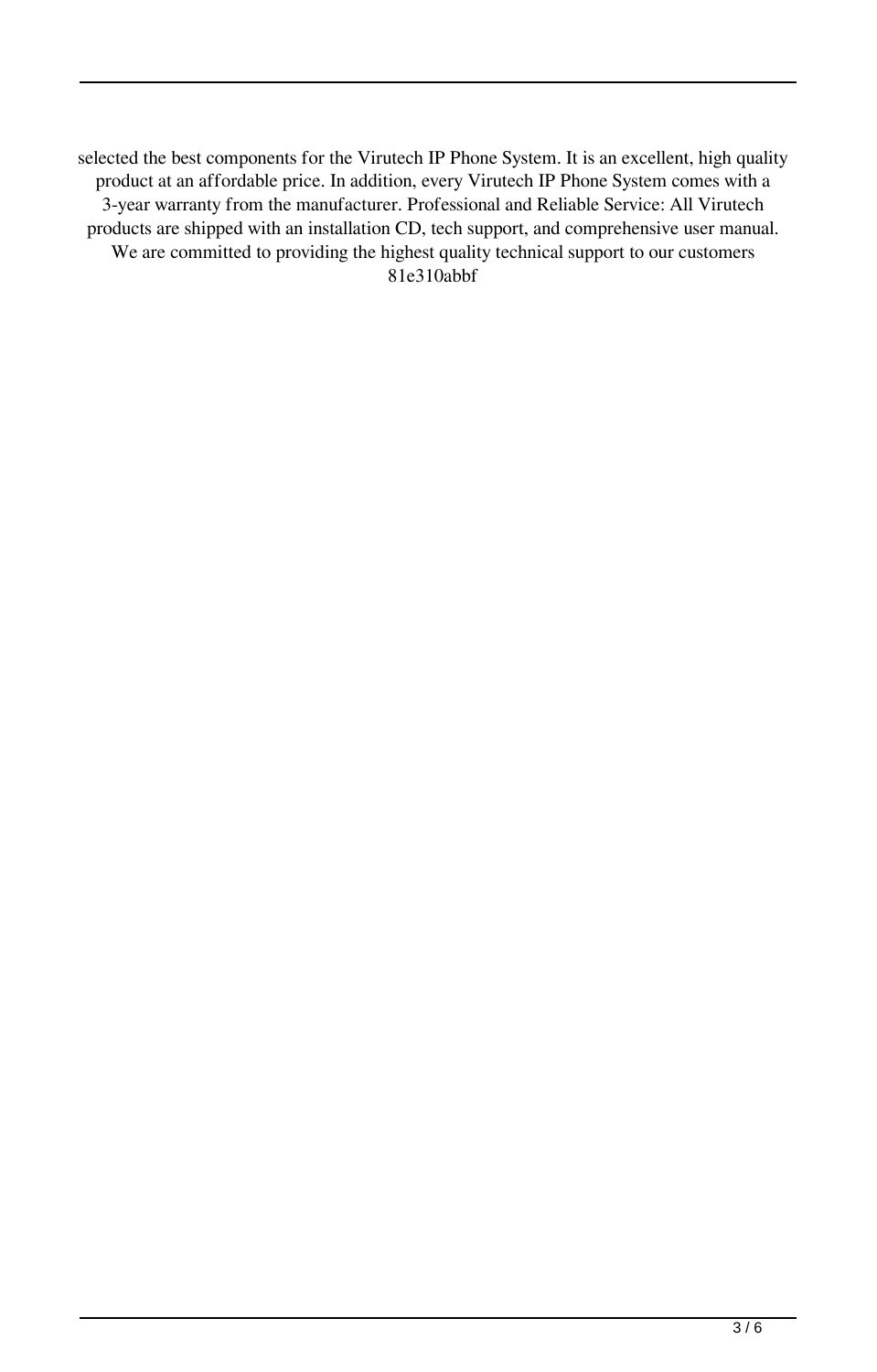#### **PC Remote Software Deployment Crack + Activator Download**

\* PC Remote Software Deployment is a reliable program that enables you to create MSI packages, with pre-configured installation options. These packages can be deployed or uninstalled on Windows computers, across a network, without user intervention. In other words, you can automate the MSI package deployment on remote computers. Executable file conversion PC Remote Software Deployment allows you to generate installation or uninstallation packages, based on system snapshots. It can thus capture preset information, requirements regarding the file system or registry system. The snapshot can either capture an installation or uninstallation process and can, optionally, require a system reboot. Once the executable file is configured, the software displays it in the active list. You may easily select the desired package, then convert it to MSI. A MSI format package can be created both from an installation or an uninstallation file. You need to choose one of the available packages you created with the snapshot. Remote task assistant PC Remote Software Deployment allows you to execute remote tasks on network computers. Actions such as package deployment or uninstalling can be automated from the dedicated menu in PC Remote Software Deployment. You simply need to select the executable package from the list, then activate the remote task you wish to perform. The software can monitor the progress of each task execution and create a log of all the actions. It features a separate tab for failed tasks, which you may restart or check for errors: verify connection status, export data or delete the selected package. The data can be exported to a series of file formats, including HTML, Excel, XML, PDF, CSV, LaTeX, SQL or MS Access. 4.11 - 2016-11-17 Towson Studio (ExpertPC) Client Installer 2.2.3.0 Program can work as a transparent proxy that changes settings on clients computers without modifying the system registry. Towson Studio (ExpertPC) Client Installer 2.2.3.0 Program can work as a transparent proxy that changes settings on clients computers without modifying the system registry. 4.11 - 2016-11-17 Inbound Mail Server 2.5.3.5 Inbound Mail Server 2 is a powerful application that allows you to manage and secure email messages of your entire domain, including SMTP, POP and IMAP mailboxes and folders. It can be used as a standalone MTA or as part of your mail server environment. It can send email messages to other servers

#### **What's New In?**

PC Remote Software Deployment is a reliable program that enables you to create MSI packages, with pre-configured installation options. These packages can be deployed or uninstalled on Windows computers, across a network, without user intervention. In other words, you can automate the MSI package deployment on remote computers. Installation or uninstallation package generation Executable file conversion PC Remote Software Deployment allows you to generate installation or uninstallation packages, based on system snapshots. It can thus capture preset information, requirements regarding the file system or registry system. The snapshot can either capture an installation or uninstallation process and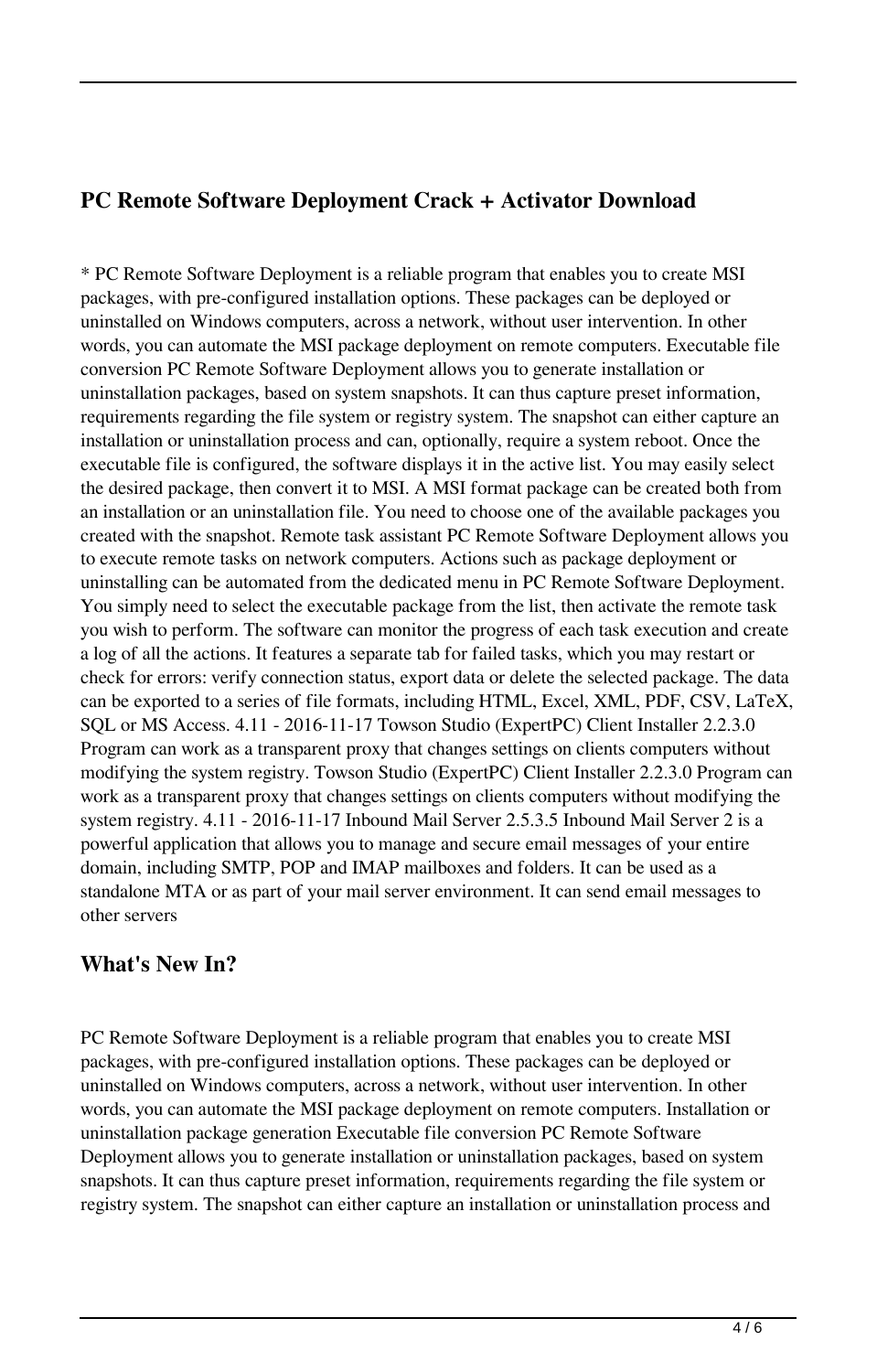can, optionally, require a system reboot. Once the executable file is configured, the software displays it in the active list. You may easily select the desired package, then convert it to MSI. A MSI format package can be created both from an installation or an uninstallation file. You need to choose one of the available packages you created with the snapshot. Remote task assistant PC Remote Software Deployment allows you to execute remote tasks on network computers. Actions such as package deployment or uninstalling can be automated from the dedicated menu in PC Remote Software Deployment. You simply need to select the executable package from the list, then activate the remote task you wish to perform. The software can monitor the progress of each task execution and create a log of all the actions. It features a separate tab for failed tasks, which you may restart or check for errors: verify connection status, export data or delete the selected package. The data can be exported to a series of file formats, including HTML, Excel, XML, PDF, CSV, LaTeX, SQL or MS Access. Reliable package creator and task automation software PC Remote Software Deployment allows you to create installation or uninstallation packages, with the help of system snapshots, thus capturing required files or registry entries. The software allows you to generate executable files, which you can convert to MSI packages and deploy them on remote systems. The software can automate the package deployment or uninstallation tasks or remote computers. Description: PC Remote Software Deployment is a reliable program that enables you to create MSI packages, with pre-configured installation options. These packages can be deployed or uninstalled on Windows computers, across a network, without user intervention. In other words, you can automate the MSI package deployment on remote computers. Installation or uninstallation package creation Executable file conversion PC Remote Software Deployment allows you to generate installation or uninstallation packages, based on system snapshots. It can thus capture preset information, requirements regarding the file system or registry system. The snapshot can either capture an installation or uninstallation process and can, optionally, require a system reboot. Once the executable file is configured, the software displays it in the active list. You may easily select the desired package, then convert it to MSI. A MSI format package can be created both from an installation or an uninstallation file. You